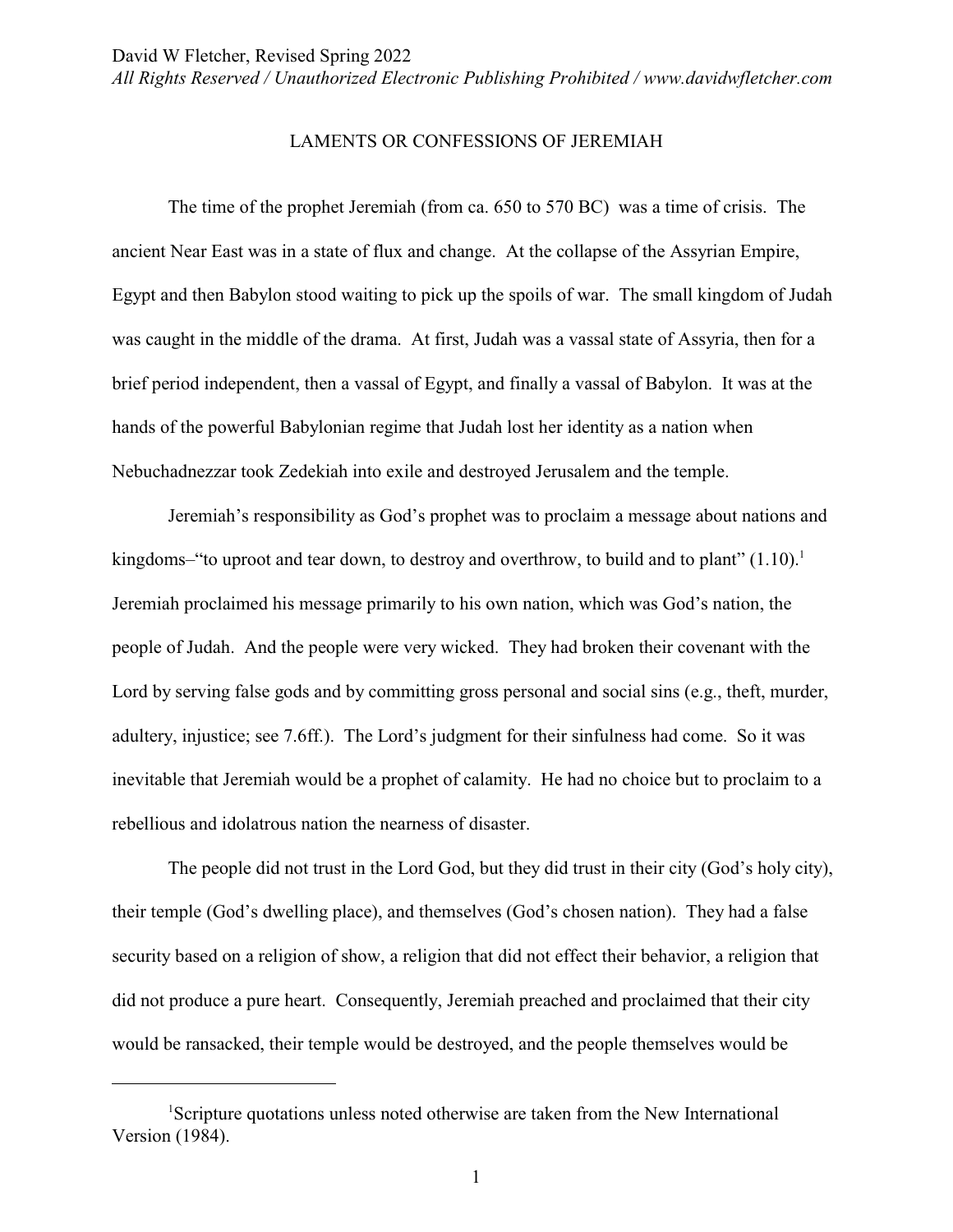carried away into captivity. All of this would come about by the "foe of the north" (i.e., the Babylonians).

As expected, Jeremiah and his message were unpopular. He was rejected and derided. The people of his own village Anathoth plotted against him (11.18ff.). They wanted to kill Jeremiah and said, "Do not prophesy in the name of the Lord or you will die by our hands" (11.21). The officials, or chief leaders of the people, tried to kill Jeremiah by putting him in a cistern (38.1-6). As symbolic action, Jeremiah was required by the Lord to withdraw from ordinary life in marriage and in the joys (merriment) and sorrows (mourning) of village life (e.g., he couldn't marry, he couldn't go to a feast, he couldn't go to a funeral; see 16.1-9). Jeremiah endured ridicule, insult, and physical assault.

This put Jeremiah in a predicament. He was chosen by God to be the mouthpiece of the Lord to an evil generation (cf. 1.17ff.). His keen awareness of his prophetic mission with the acute persecution that he received caused Jeremiah to cry out against his lot in life. As a result, in his book of prophecies and in his lamentations we have several examples of his deeply felt confessions and complaints to God.

One stark example comes from chapter 20. This lament of the prophet comes after he had been "beaten and put in the stocks at the Upper Gate of Benjamin at the Lord's temple" (20.2). Jeremiah complains:

O Lord, you deceived me, and I was deceived; you overpowered me and prevailed. I am ridiculed all day long; everyone mocks me. Wherever I speak, I cry out proclaiming violence and destruction. So the word of the Lord has brought me insult and reproach all day long.

2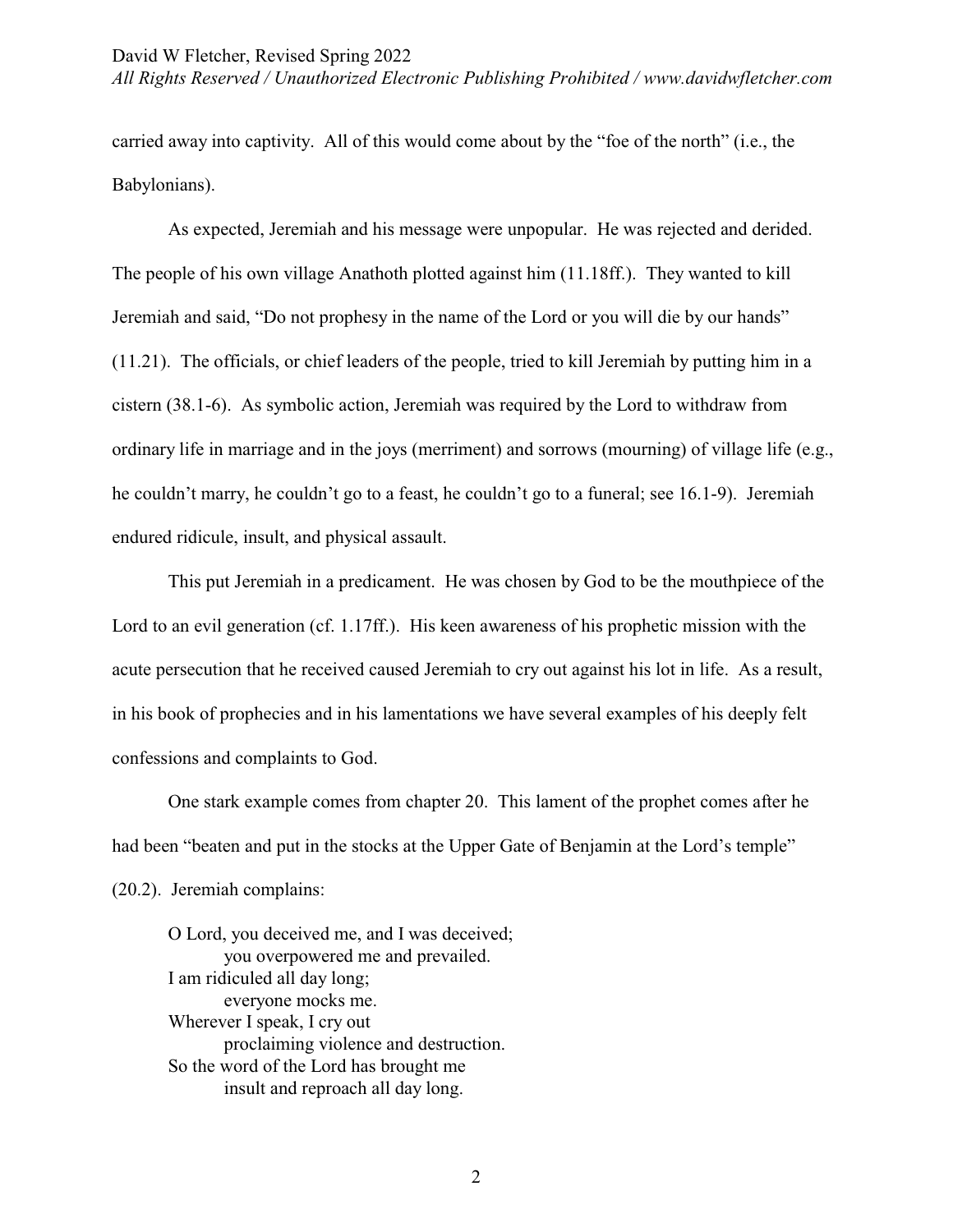David W Fletcher, Revised Spring 2022 *All Rights Reserved / Unauthorized Electronic Publishing Prohibited / www.davidwfletcher.com*

But if I say, "I will not mention him or speak any more in his name," his word is in my heart like a fire, a fire shut up in my bones. I am weary of holding it in; indeed, I cannot. I hear many whispering, "Terror on every side! Report him! Let's report him!" All my friends are waiting for me to slip, saying, "Perhaps he will be deceived; then we will prevail over him and take our revenge on him."

But the Lord is with me like a mighty warrior; so my persecutors will stumble and not prevail. They will fail and be thoroughly disgraced; their dishonor will never be forgotten. O Lord Almighty, you who examine the righteous and probe the heart and mind, let me see your vengeance upon them, for to you I have committed my cause.

Sing to the Lord! Give praise to the Lord! He rescues the life of the needy from the hands of the wicked.

Cursed be the day I was born! May the day my mother bore me not be blessed! Cursed be the man who brought my father the news, who made him very glad, saying, "A child is born to you–a son!" May that man be like the towns the Lord overthrew without pity. May he hear wailing in the morning, a battle cry at noon. For he did not kill me in the womb, with my mother as my grave, her womb enlarged forever. Why did I ever come out of the womb to see trouble and sorrow and to end my days in shame? (20.7-18).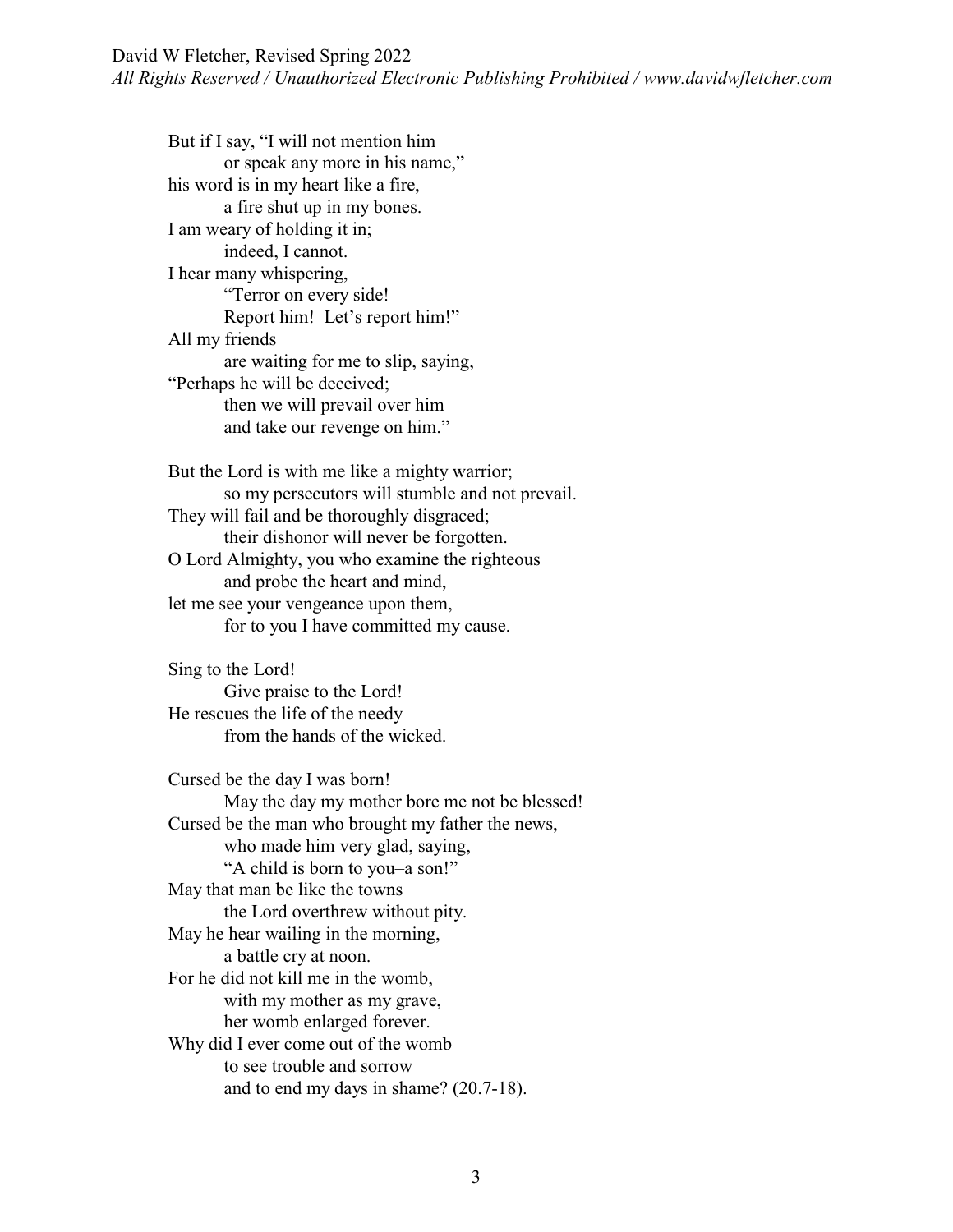## David W Fletcher, Revised Spring 2022

*All Rights Reserved / Unauthorized Electronic Publishing Prohibited / www.davidwfletcher.com*

In this passage, Jeremiah expresses the depths of his bitterness and despair. He reveals the extent of his misery and agony that surpasses any other cry of anguish that is recorded in his lamentations (cf. Job, chapter 3). There is little ray of hope here (but see verses 11-13). Jeremiah's personal crisis is at its peak, so he utters two curses on the day of his birth and the man who took word of his birth to his father. To curse either God or one's parents was a capital offense in Israel (Leviticus 20.9; 24.10-16). Jeremiah avoided both by cursing the day of his birth (verse 14). Yet this was to curse his prophetic calling by God, because God called him before he was born (1.5). And Jeremiah did not curse his father. Rather, he cursed the man who announced his birth to his father (verse 15). In ancient Israel, the birth of a son was especially important, since it guaranteed the perpetuation of the family line (e.g., the child as heir and soon to be head of the family). Jeremiah's father would rejoice greatly to learn of the birth of a son. But Jeremiah wishes for that messenger to "be like the towns the Lord overthrew without pity" (verse 16). The Lord had rained fire and brimstone on Sodom and Gomorrah and other cities of the plain (see Genesis 19.24ff.). It seems very crude of Jeremiah that he could wish a judgment on the announcer of his birth like that which fell on Sodom and Gomorrah and "without pity." For this man, Jeremiah wished fearful cries, or a cry of alarm, in the morning and an uproar, a cry of battle, at noon (verse 16). Why does Jeremiah wish this? He says, "For he did not kill me in the womb, with my mother as my grave, her womb enlarged forever" (verse 17). This is not Jeremiah's hatred for an innocent man. This is the intensity of Jeremiah's despair. Jeremiah asks, "Why did I ever come out the womb?" He answers, "To see trouble and sorrow and to end my days in shame" (verse 18). Here, there is no answer from God. But, in a sense, Jeremiah has found the answer for himself (see verses 11-13).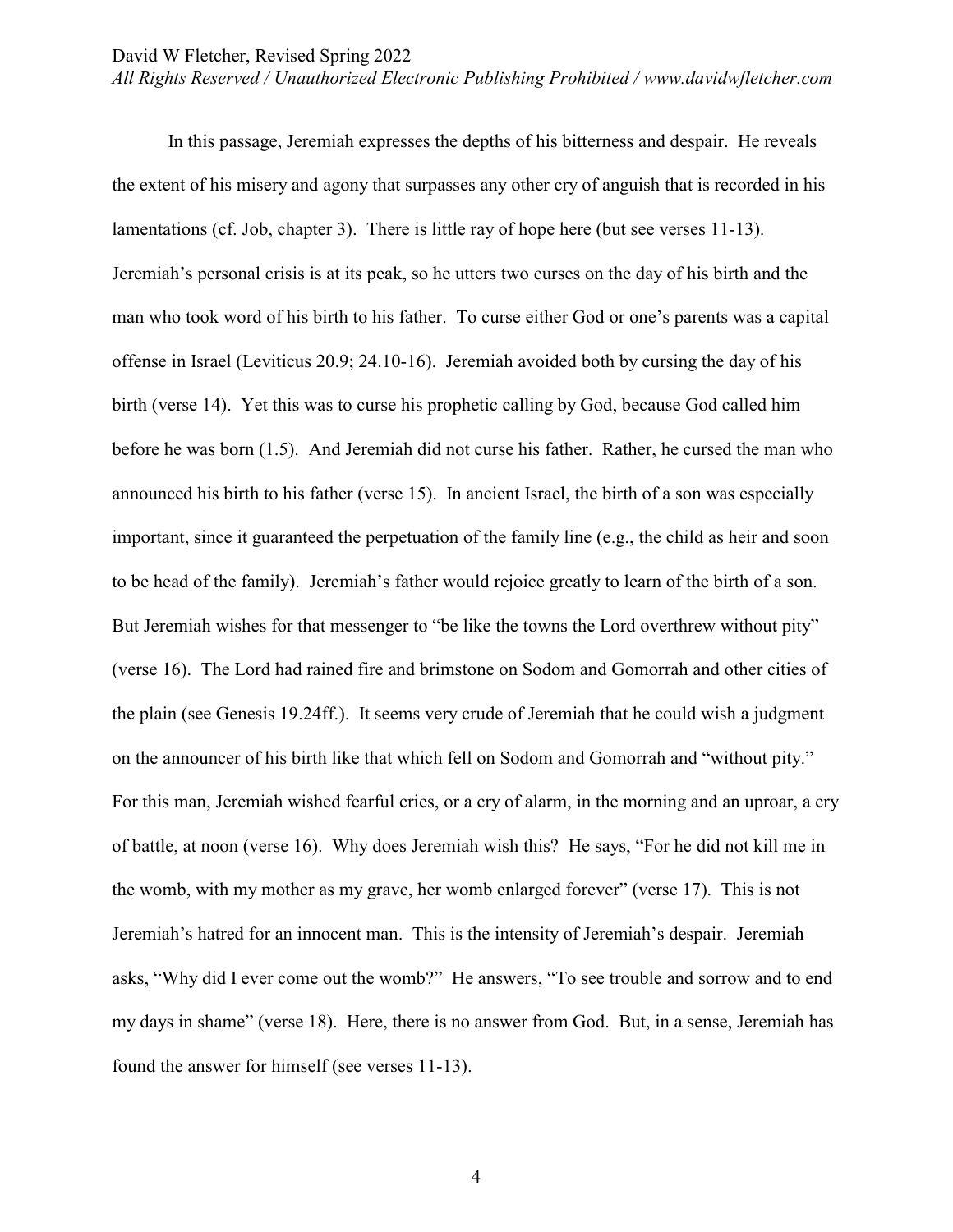In chapter 15, we learn about another of Jeremiah's laments or confessions that the Lord

does answer. The prophet writes:

You understand, O Lord; remember me and care for me. Avenge me on my persecutors. You are long-suffering–do not take me away; think of how I suffer reproach for your sake. When your words came, I ate them; they were my joy and my heart's delight, for I bear your name, O Lord God Almighty. I never sat in the company of revelers, never made merry with them; I sat alone because your hand was on me and you had filled me with indignation. Why is my pain unending and my wound grievous and incurable? Will you be to me like a deceptive brook, like a spring that fails?

Therefore this is what the Lord says:

"If you repent, I will restore you that you may serve me; if you utter worthy, not worthless words, you will be my spokesman. Let this people turn to you, but you must not turn to them. I will make you a wall to this people, a fortified wall of bronze; they will fight against you but will not overcome you, for I am with you to rescue and save you," declares the Lord.

"I will save you from the hands of the wicked and redeem you from the grasp of the cruel" (15.15-21).

In this exchange between the prophet and the Lord, God's answer to Jeremiah (15.20-21) echoes Jeremiah's earlier answer to himself (20.11-12) and God's original promise to Jeremiah in 1.19:

"they will fight against you but will not overcome you, for I am with you, declares the Lord."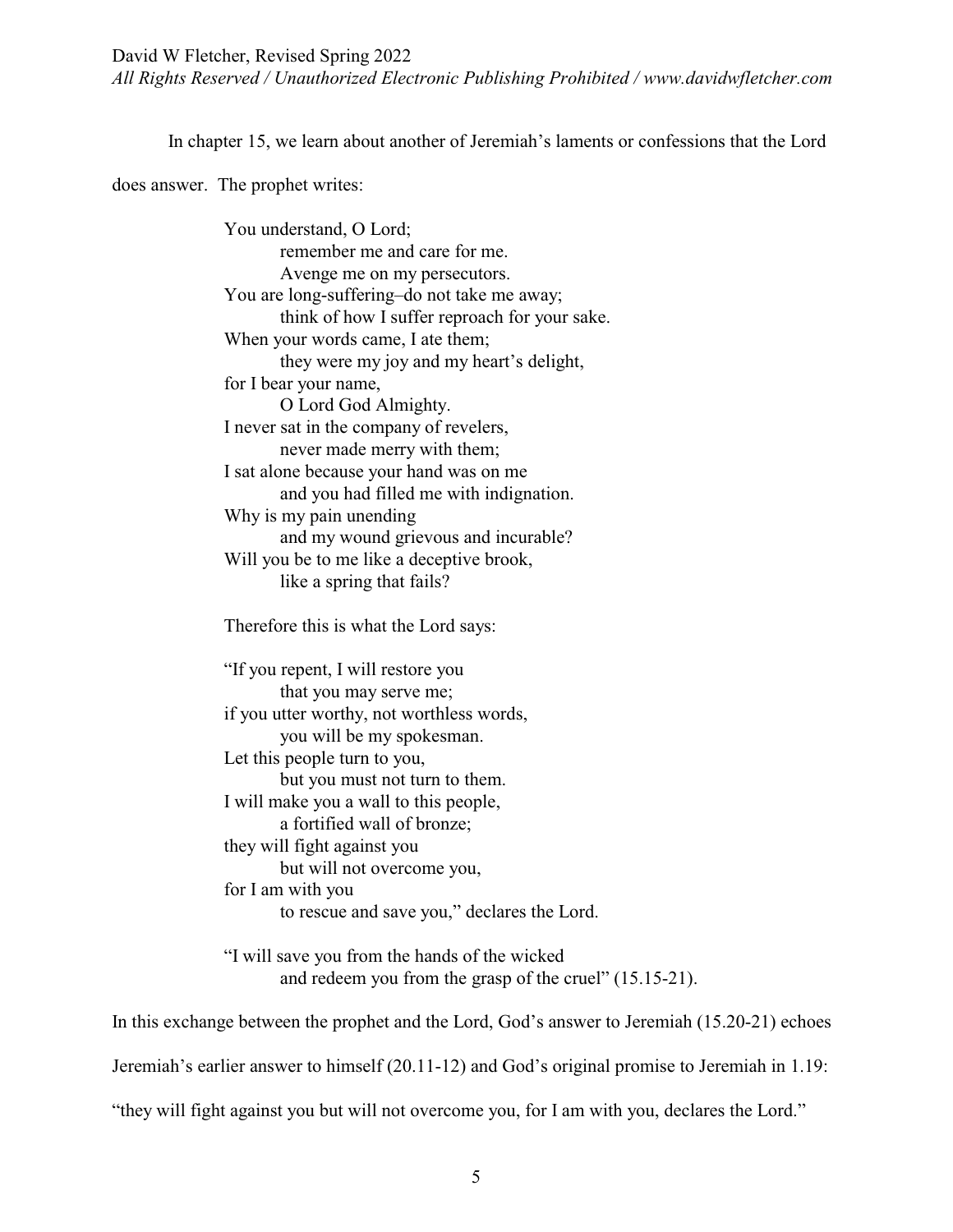## David W Fletcher, Revised Spring 2022

*All Rights Reserved / Unauthorized Electronic Publishing Prohibited / www.davidwfletcher.com*

In his plea to the Almighty, Jeremiah recognizes that God is well aware of what the prophet was experiencing (verse 15, "remember me"). This, however, is not mere mental contemplation. Jeremiah is appealing to God to intervene on his behalf or "care for me." Jeremiah wished for God to restrain, and even punish, those who persecuted him. "Avenge me," he says. This is because the enemies in question are also God's enemies and not just Jeremiah's personal enemies. Those who wanted to harm the prophet were seeking to harm God's spokesman, and thereby they were trying to harm God. So this is not merely personal retribution that Jeremiah is asking for. But he does call for a display of God's power to restrain the evildoers and to enable Jeremiah to continue his prophetic ministry. There is a sense of divine purpose in this call for retribution. Thus, in light of God's patience and long-suffering, Jeremiah asks that he might not be taken away (i.e., lose his life).

After all, Jeremiah had accepted the divine instructions when they came to him. At first, the words of God seemed very unpalatable and sour to the taste. But soon these words became a joy to the prophet and his heart's delight.<sup>2</sup> It was a joy to Jeremiah, because he as well as his words belonged to God. God owned him ("for I bear your name"–the mark of ownership; verse 16). And Jeremiah had been true to God's instructions. Jeremiah "sat alone" (i.e., apart from merriment and grief; see chapter 16), an isolation due to the hand of the Lord being upon him, that is, he was constrained to fulfill his special prophetic task (verse 17). Furthermore, he was filled with "indignation"; he was repelled by the sins of the people.

In light of the prophet's faithfulness to God, "Why is my pain unending and my wound grievous and incurable?" he cries out. He feels alone. He feels abandoned by God. He struggles with the fact that he, a servant of the Lord God Almighty, is suffering persecution. As a result,

<sup>&</sup>lt;sup>2</sup> Compare the scroll that Ezekiel ate which tasted "as sweet as honey" (Ezekiel 3.3).